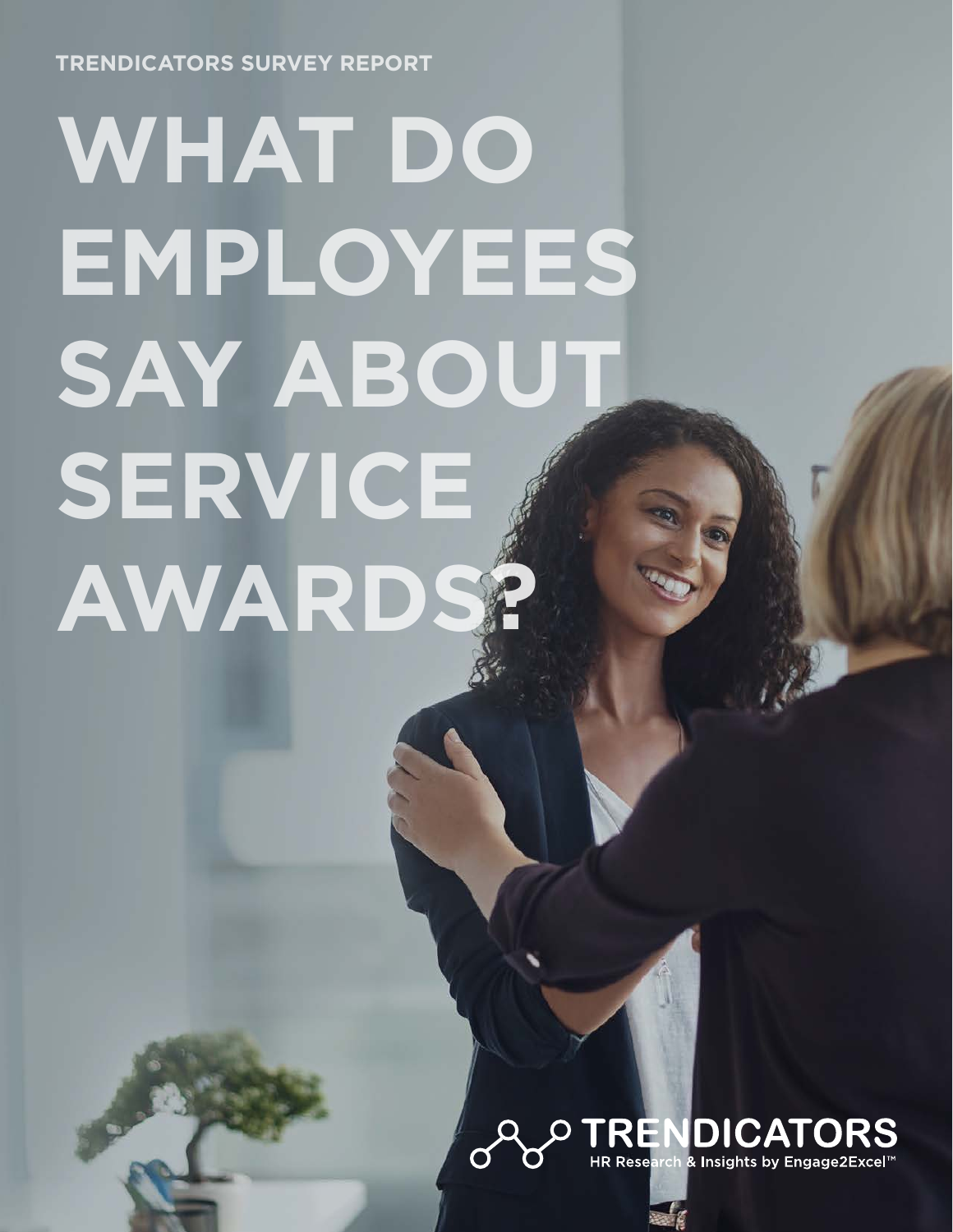In 2016, 5,000 employees were surveyed across the United states, representing all major industries and demographic

groups, to understand the perceptions of employees regarding length of service recognition programs.

The results of this survey, which were published in a comprehensive report in late 2016, were extremely popular among HR leaders, compensation and benefits managers and rewards and recognition program managers.

Since then, we have received numerous requests for an executive-level summary of the survey findings, which we are proud to deliver in this report, *What Do Employees Say About Service Awards?*

#### **IF YOU WOULD LIKE TO RECEIVE A COPY OF THE FULL SURVEY REPORT, PLEASE EMAIL:**

#### **Melissa Meunier**

Marketing Communications Manager Engage2Excel MMeunier@engage2excel.com



Trendicators is the research division of Engage2Excel, a leading provider of employee recognition, engagement survey and talent acquisition solutions. Trendicators provides original research along with reports on insights and best practices from industry leaders and experts.

© COPYRIGHT 2017 ENGAGE2EXCEL, INC. ALL RIGHTS RESERVED.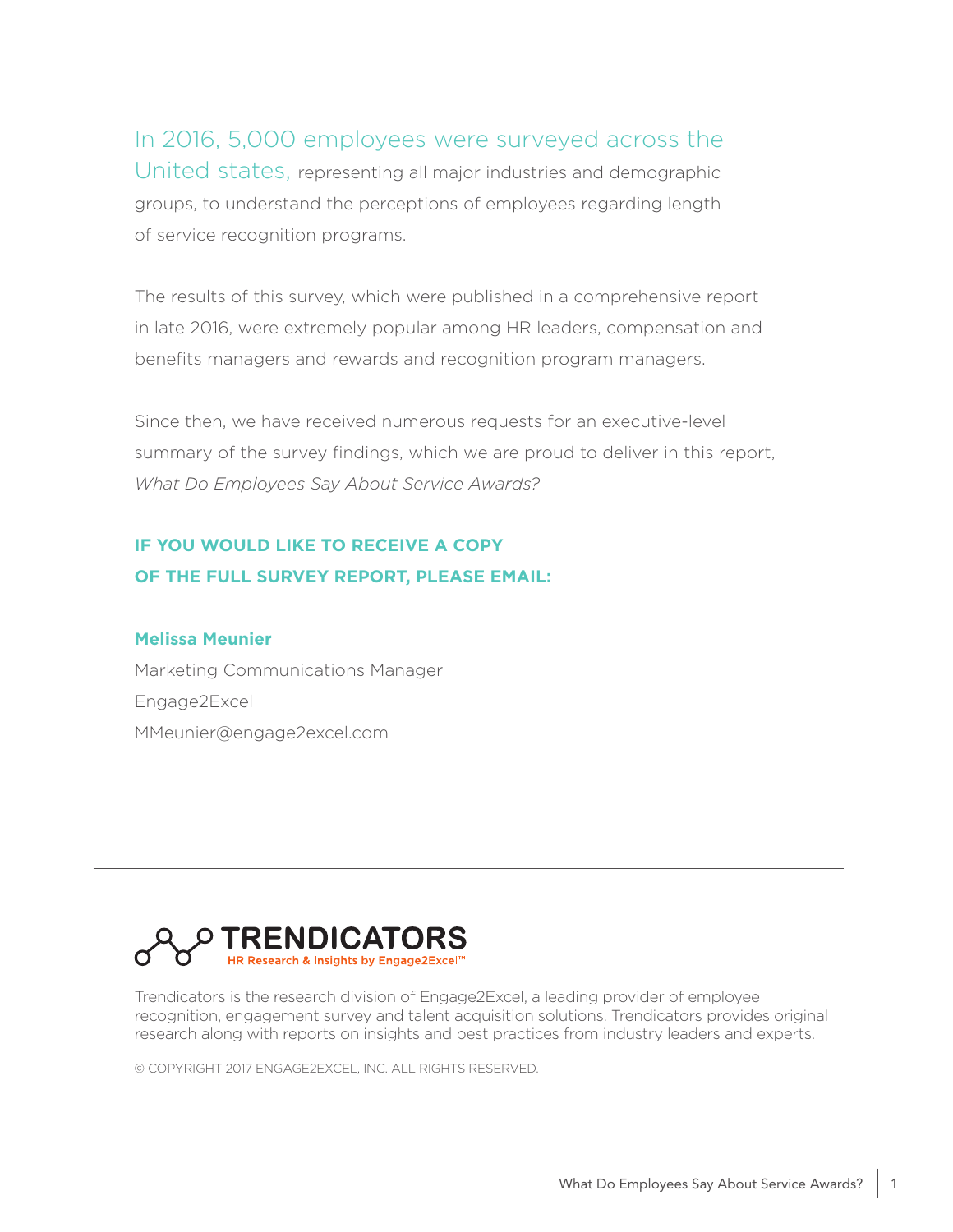## INTRODUCTION

Companies have been recognizing employees for their length of service since the late 1800s. In fact, a majority of companies in the United States (90% of Best Practices Organizations and 76% of Non-Best Practices companies) have a formal length of service program in place today. Recognition for length of service includes not only recognition for service anniversaries, but also successful onboarding, retirement, and other career milestones.

As social recognition technology continues to evolve, one might ask, "Are service awards still relevant? Do employees still see the value in service awards?" The answer is a resounding "Yes," based on groundbreaking research conducted by Trendicators, the research division of Engage2Excel.

To understand industry trends and preferences towards recognition for length of service programs, we surveyed 5,000 U.S. employees, representing all major industries and demographic categories. The results send a clear message to HR departments and senior management:

## Service awards are an important component of your overall recognition and engagement strategy to drive enterprise success.

This Trendicators Report is the outcome of research collaboration with Engage2Excel's Chief Scientific Officer, Dr. Jack Wiley. The results, summarized on the following pages, provide readers an unbiased view of recognition in today's workforce.



*Jack Wiley is an author, consultant, researcher and instructor. For almost three decades, he has focused on two big research questions: what employees most want, and what organizational factors best promote employee engagement, performance confidence and business success.*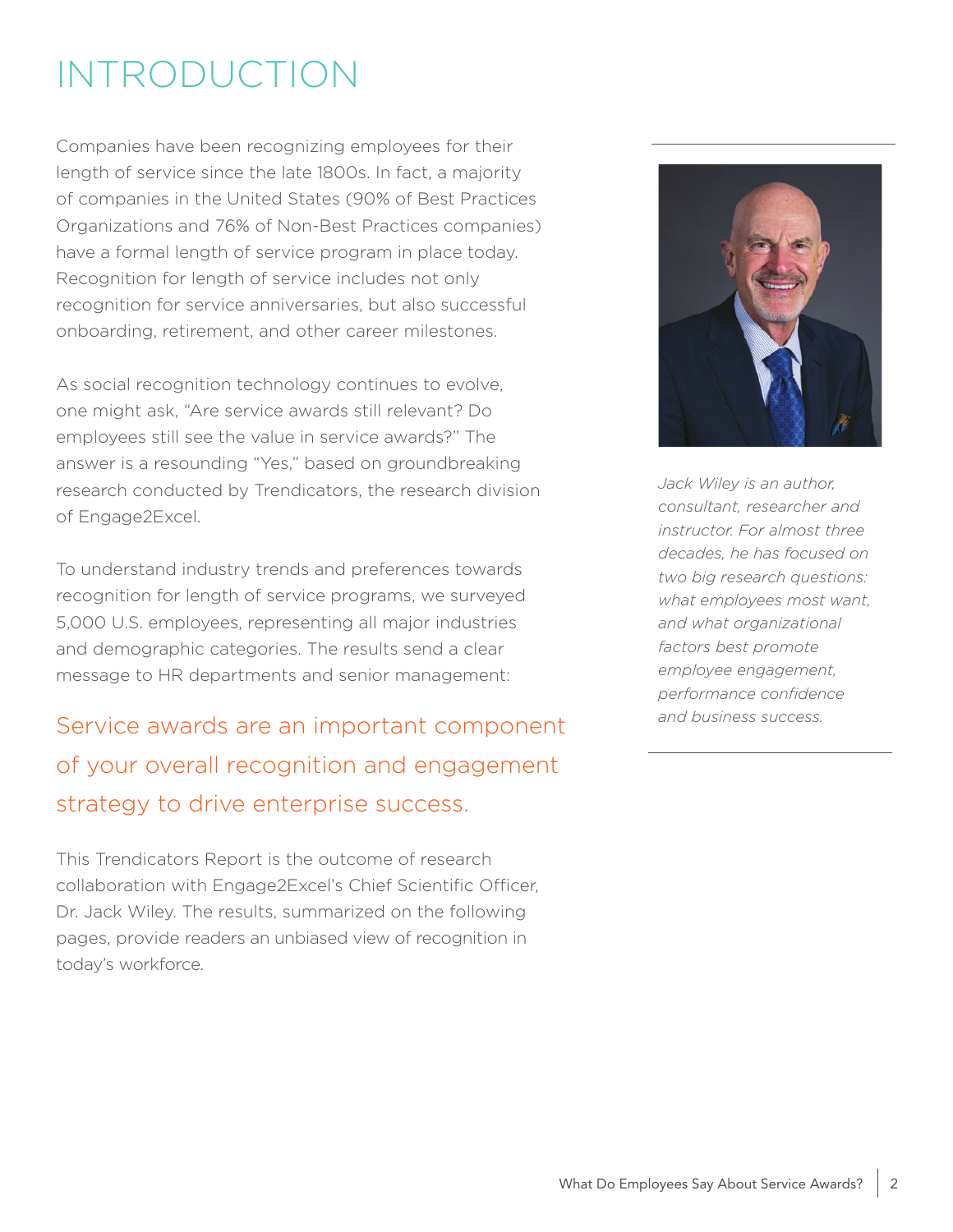# SURVEY RESULTS AT-A-GLANCE

#### Length of Service Awards and Employee Engagement

Organizations with formal length of service programs enjoy **engagement scores that are 25 points higher**

#### Prevalence of Length of Service Award Programs

**78% of all companies** have formal length of service recognition programs

**90% of Best Practice Organizations** recognize length of service

#### Employess Overwhelmingly Favor Length of Service Awards

**74% of all employees** believe service awards help employees feel valued and improve engagement

**80% of 25-34 year olds** believe service awards are effective and make people feel valued

**85% of employees with professional degrees** perceive service awards to be effective

The most favorable\* ratings of service programs are reported by employees with **less than 10 years' tenure**



**Number of Respondents:** 5,000

**Countries Represented:** United States

**Industries Represented:** All major industries

**Respondent Demographics:** U.S. adult workers in all job types with proportionate representation of gender, age group, and racial/ethnic origin

**Margin of Error:** 95% confidence level +/- 1.5%

\* The percentage of favorable ratings is based on the percentage of employees who agree or strongly agree with each dimension or survey item.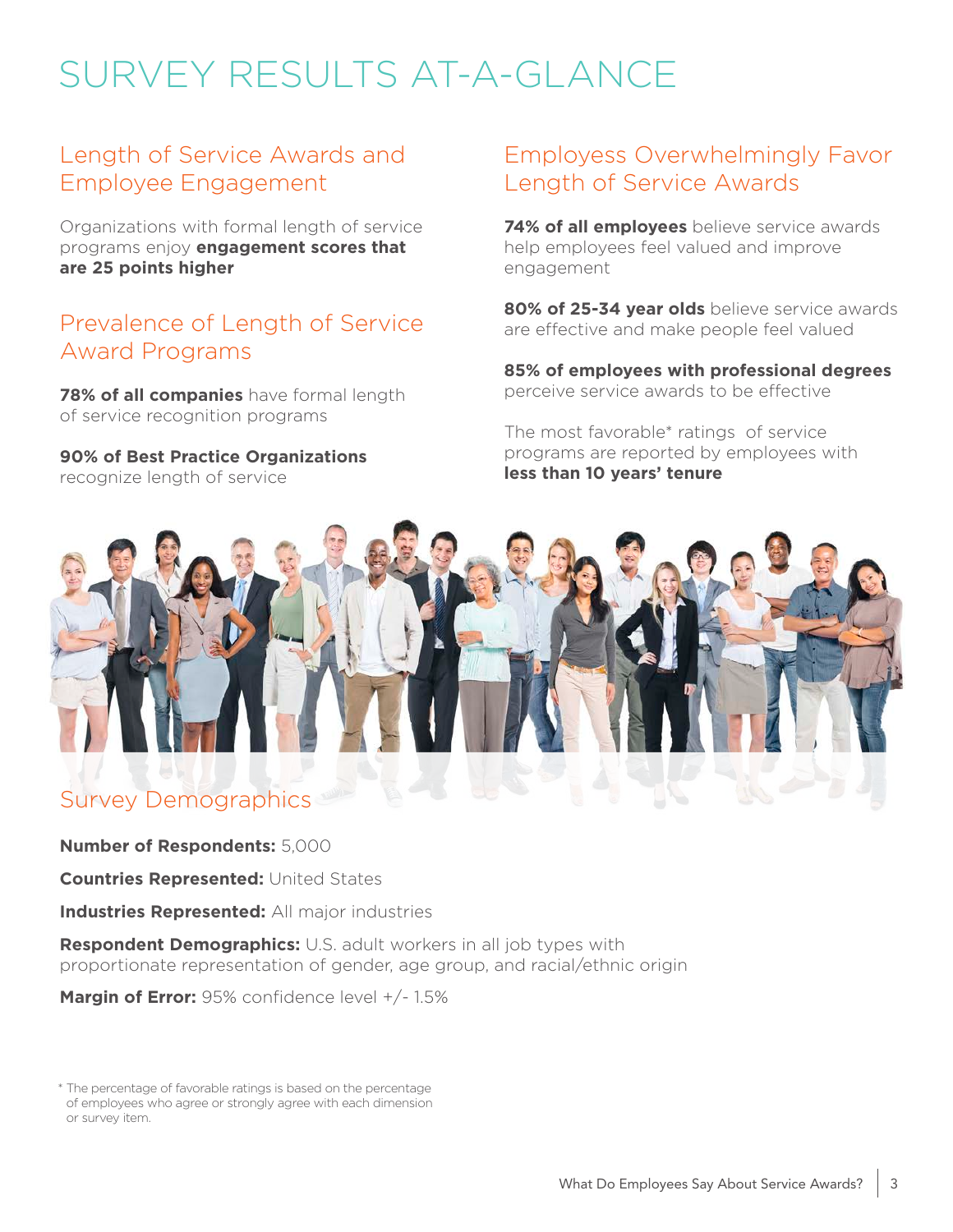## PREVALENCE of service awards in the workplace

Across all the industries, 78% percent of employees reported that their organizations have a formal recognition program in place. Of all those surveyed, employees in the restaurant/eating and drinking establishment and education industries were the least likely to report having formal recognition programs in place with the lowest values reported at 65% and 70%. Alternatively, employees in banking services reported the highest frequency of formal recognition programs (88%). This represents a 23 percentage point difference between the highest and lowest scoring industries.

Across all industries, 78% of employees reported that their organizations have a formal recognition program in place.

FIGURE 1: Represents the percentage of U.S.-based employees by industry who said YES to having a formal length of service recognition program.

| <b>Banking Services</b>                       | 88% |
|-----------------------------------------------|-----|
| <b>Construction/Engineering</b>               | 86% |
| Food Industry Retail/Wholesale                | 85% |
| <b>Communication Services/Utilities</b>       | 84% |
| <b>Electronics and Computer Manufacturing</b> | 84% |
| Light Manufacturing/Manufacturing Overall     | 84% |
| <b>Heavy Manufacturing</b>                    | 83% |
| <b>Banking and Financial Services</b>         | 81% |
| Government/Public Administration              | 81% |
| <b>Health Care Services</b>                   | 80% |
| <b>Health Care Overall</b>                    | 79% |
| <b>Retail/Wholesale Trade</b>                 | 79% |
| <b>Overall/All Industry</b>                   | 78% |
| <b>Health Care Products/Pharmaceuticals</b>   | 78% |
| <b>Financial Services</b>                     | 76% |
| <b>Business Services</b>                      | 74% |
| <b>Transportation Services</b>                | 72% |
| <b>Education</b>                              | 70% |
| <b>Restaurants/Eating and Drinking</b><br>65% |     |
|                                               |     |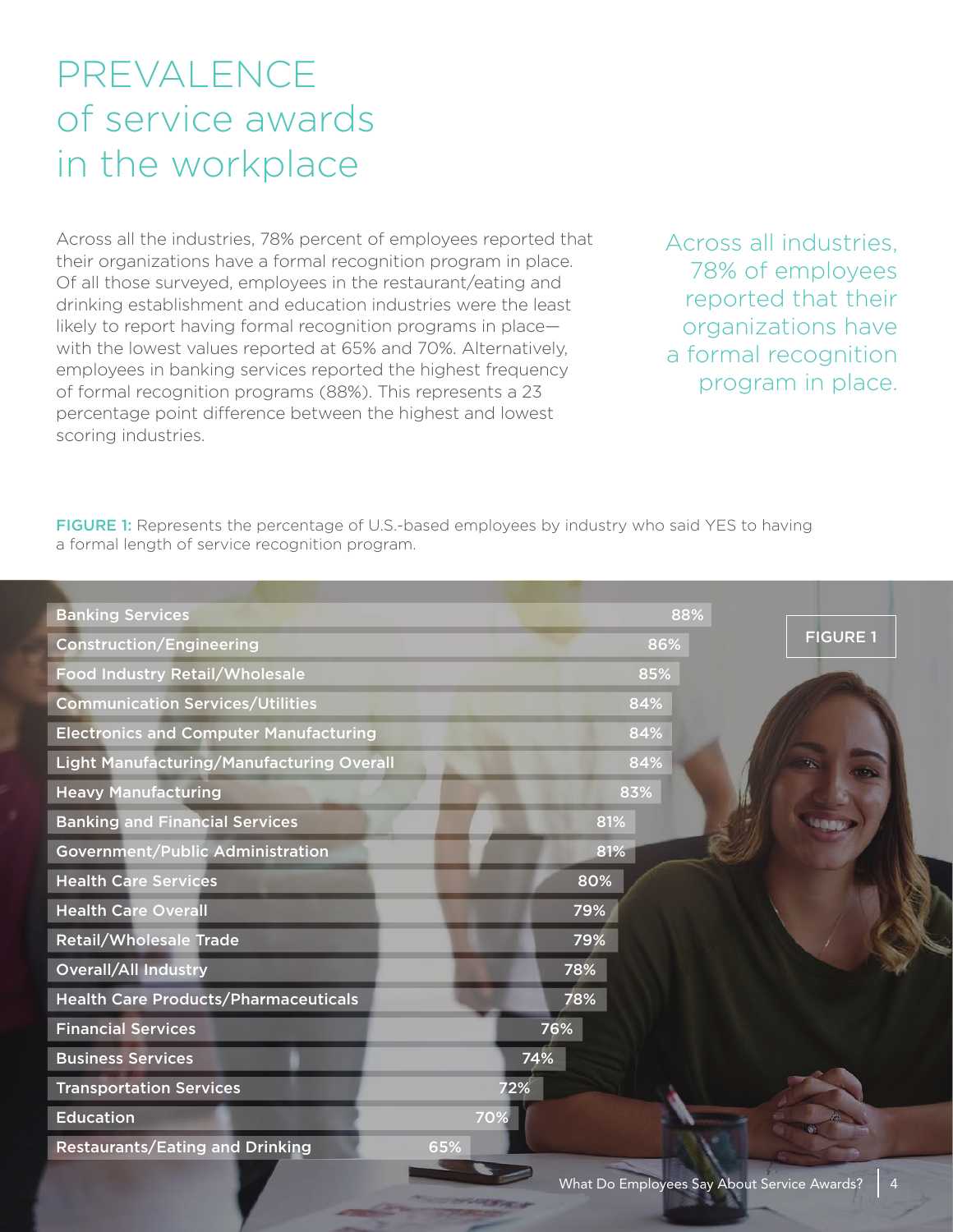## PERCEIVED EFFECTIVENESS of recognition programs and feeling valued

The significant difference in perceptions presents a strong case for companies to improve program effectiveness.

Employees who believe their formal recognition program is effective feel significantly more valued than those who perceive their program as ineffective. Of those who believe their program is effective, 91% report feeling valued by their company compared to only 18% who report feeling valued by a recognition program that, in an overall sense, they regard as ineffective. This difference of 73 points presents a strong case for companies to examine ways of improving the effectiveness of their length of service recognition programs.

FIGURES 2-4: For employers with formal recognition programs, Figures 2-4 depict employee favorability toward such programs by various demographic subgroups, and employees who agree or strongly agree with the following two statements:

- I consider my organization's length of service recognition program to be **effective**.
- Our length of service recognition program helps me **feel valued** as an employee of this organization.

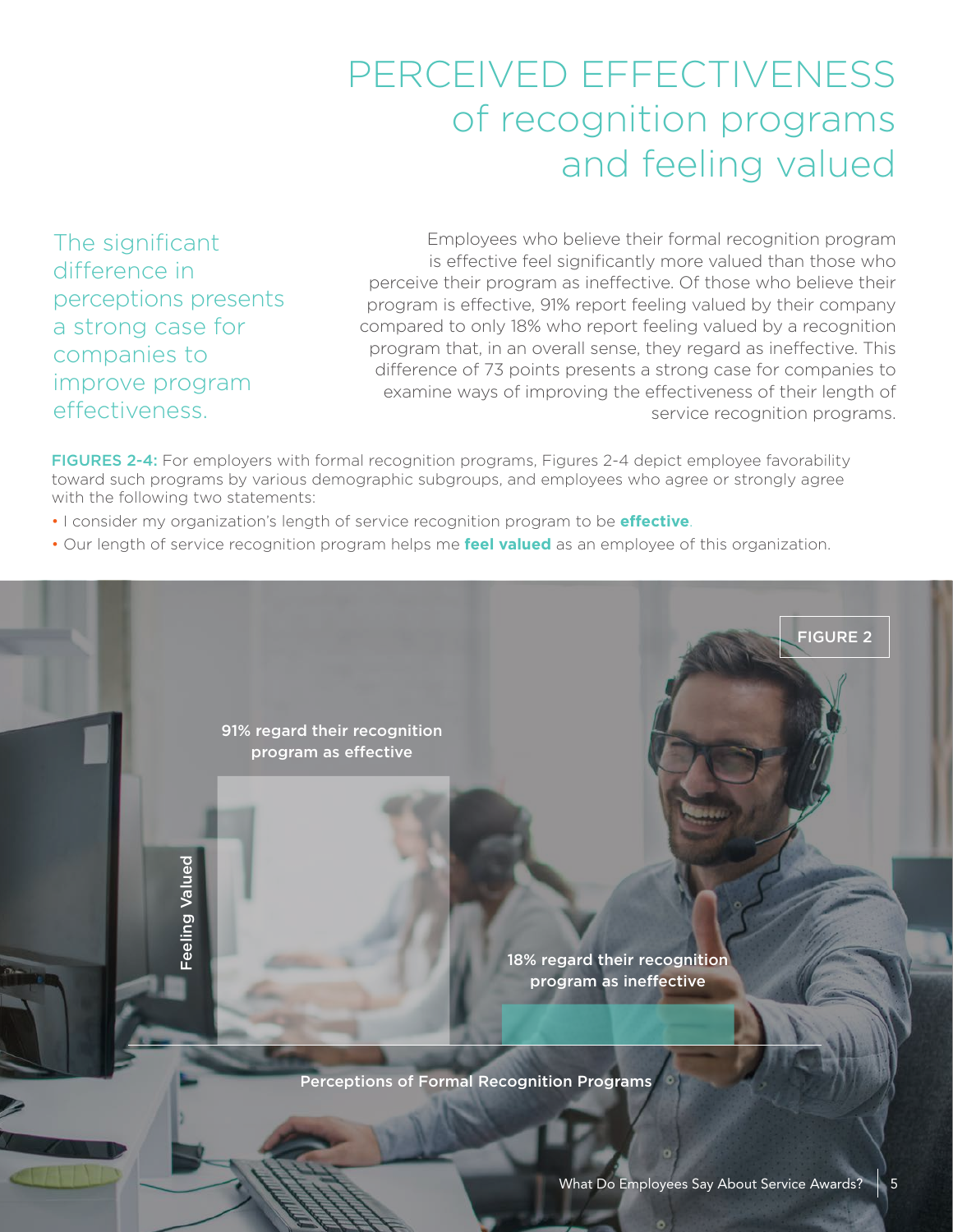## FAVORABILITY toward recognition programs by **Age Group**

Older workers perceive formal recognition programs much less favorably than their younger counterparts. For example, more than 73% of all workers between the ages of 18 and 44 perceive such programs as effective and also feel valued by such programs; conversely, only around 60% of workers 45 years and older feel these programs are effective and feel valued by the programs—an average difference of 13 percentage points.

Among all age groups, millennials show the highest favorability (80%) toward their service recognition programs.

FIGURE 3: The percentage of employees, by age group, with formal recognition programs who feel that those programs are effective and help make them feel valued.

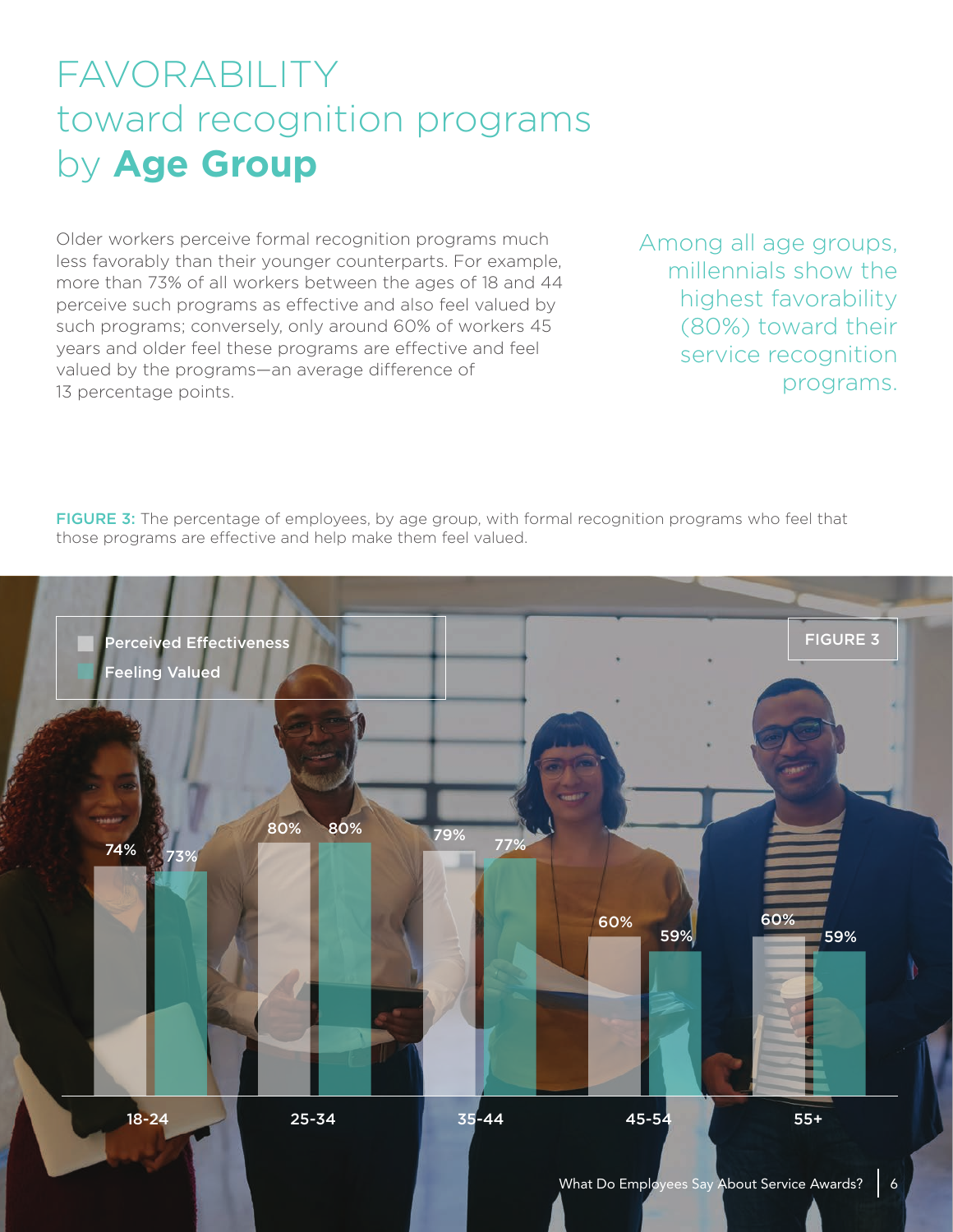## FAVORABILITY toward recognition program by **Management Level**

As management level increases, so does favorability toward service recognition programs.

A clear trend exists: employees at higher levels of managerial status are more likely to report higher favorability scores. For example, 94% of executive/senior managers view these programs as effective, and 92% feel valued because of such programs; meanwhile, nearly six out of ten individual contributors perceive recognition programs to be effective.

FIGURE 4: The percentage of employees, by management level, with formal recognition programs who feel that those programs are effective and help make them feel valued.

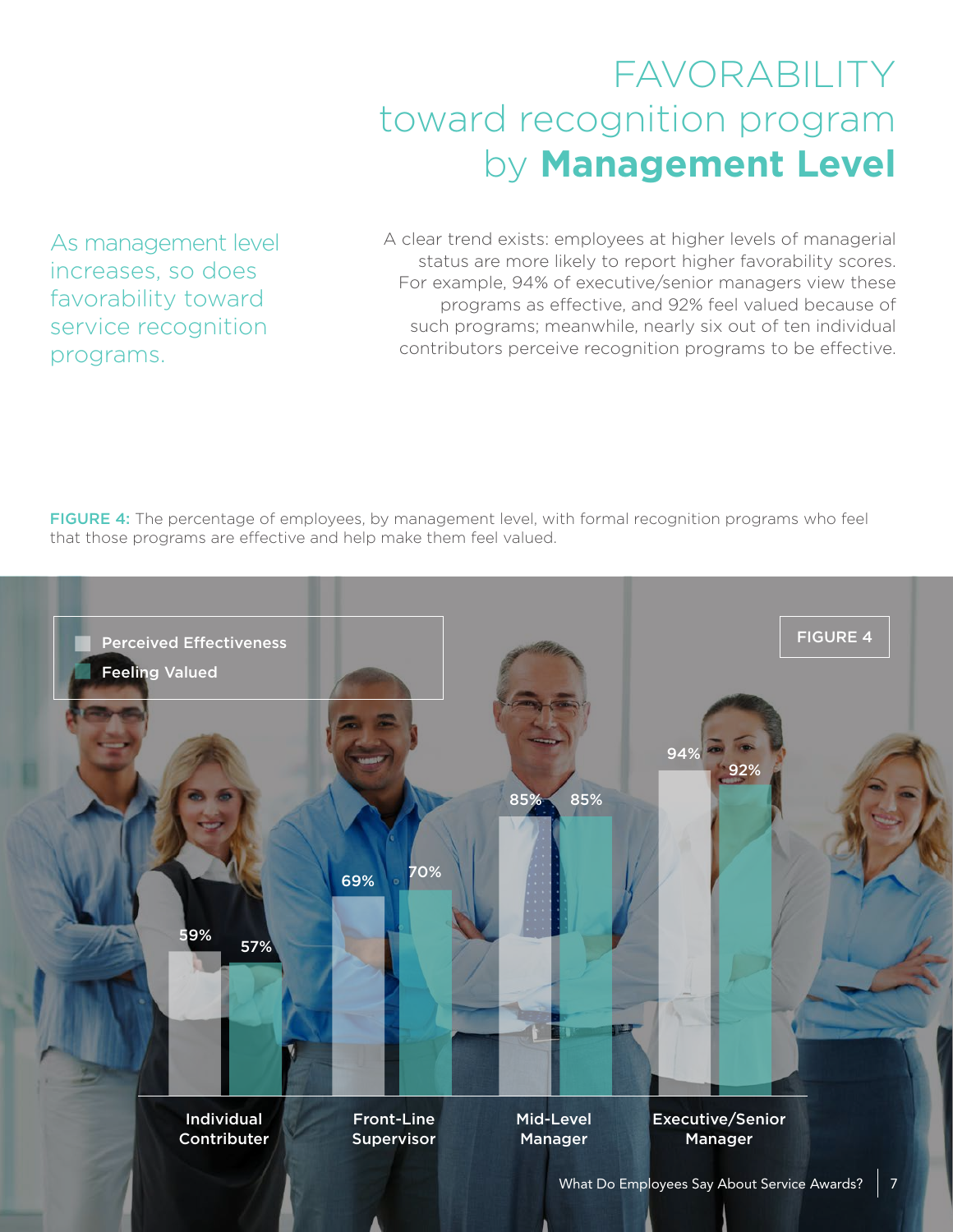## EMPLOYEE BELIEF in the value of service recognition programs

The vast majority of employees believe in the value of length of service recognition programs; upwards of 74% of employees agree that recognition programs help people feel valued and appreciated, improve employee engagement, and result in more committed employees.

Employees overwhelmingly believe that recognition programs are valuable.

**TABLE 5:** Three statements were used to assess employees' perceived value of length of service recognition programs. Respondents were asked whether they agree or disagree with each of the following statements: Statement 1: "Recognizing employees for their length of service with an organization makes them feel more valued and appreciated."

Statement 2: "Employee engagement increases when employees are recognized for their length of service with an organization."

Statement 3: "Employees are more committed to stay with an organization that recognizes their length of service."